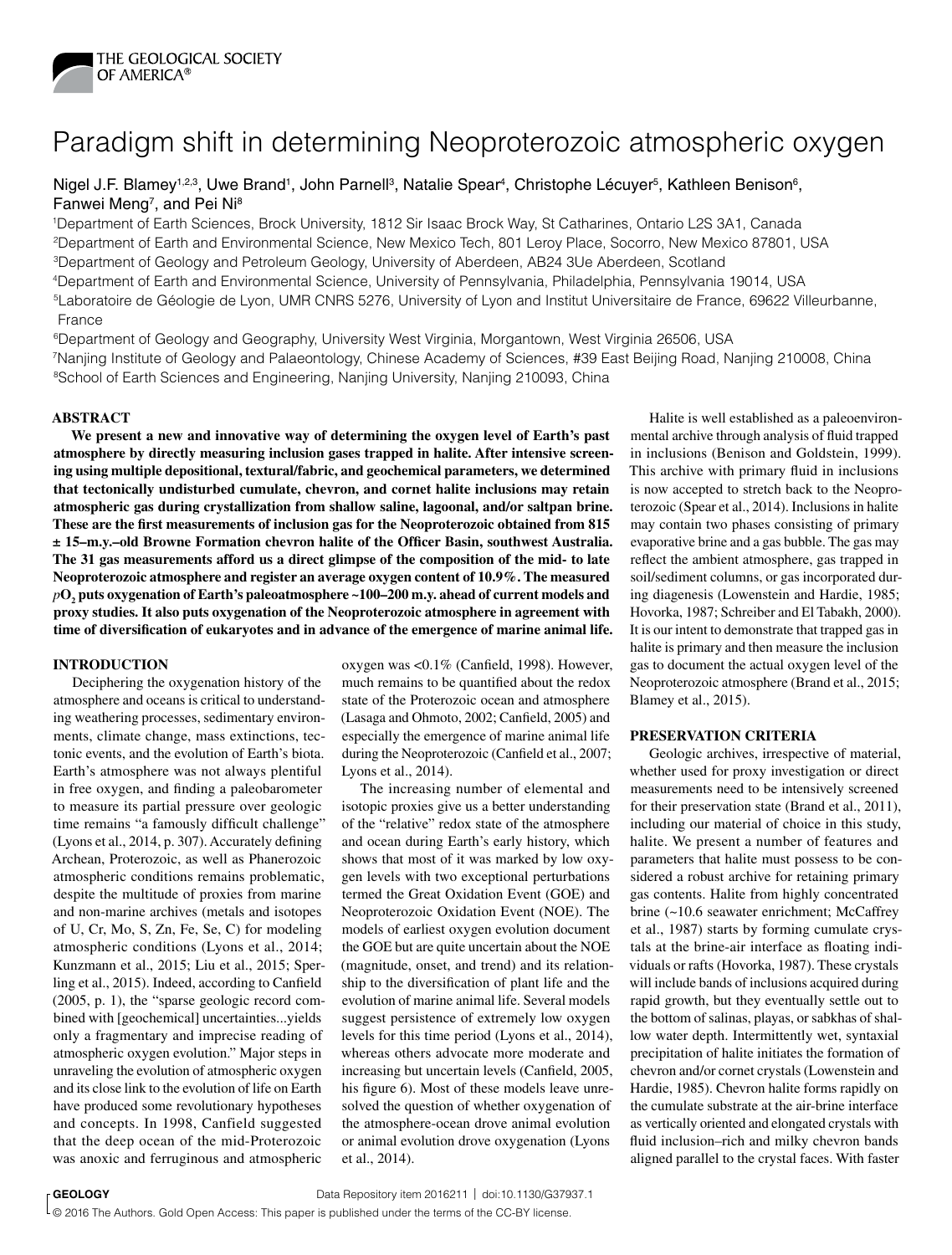growth, more square to rectangular inclusions may form along the crystal faces, and upwardpointed cubes in continuous and extensive beds form (Schreiber and El Tabakh, 2000). Another type of halite that forms on the cumulate substrate at the air-brine interface are cornet crystals with increasingly widening upward-oriented inclusion bands (Hovorka, 1987). The inclusion bands tend to be parallel to the crystal face and more abundant during rapid daytime growth. In addition, patches of clear halite may be associated with chevron and cornet halite during primary growth but with the exclusion of inclusions (Lowenstein and Hardie, 1985). Halite may also form at subaqueous depth producing few to no inclusions from stratified dysoxic-anoxic bottom water (Schreiber and El Tabakh, 2000).

Overall, the original halite crystal fabric must be devoid of any depositional and/or post-depositional tectonic and/or halotectonic folding, faulting, and fracturing to allow the preservation of bedding and crystal fabrics and textures (Spear et al., 2014). Recrystallized or diagenetically formed halite may be identified by unusually large, distorted, sporadically distributed interlocking mosaics of clear crystals with large and abundant inclusions (Schreiber and El Tabakh, 2000). Halite cement forms during early burial, and the entire process is complete by ~45 m depth (Casas and Lowenstein, 1989), and afterward halite is no longer susceptible to dissolution and alteration except under hightemperature, fluid burial, and tectonic conditions.

Geochemistry may be an additional screening tool to identify the primary state of inclusions in halite. Bromine and  $\delta^{34}S$  are two such tools to ascertain the primary and marine nature of halite. The sulfur isotope composition is largely controlled by the sulfur content of the ambient but geologically variable seawater, whereas Br content will range from 65 to 75 ppm at the onset of halite crystallization, depending on the partition coefficient, and reach ~270 ppm at the offset (McCaffrey et al., 1986). Also, the major ion chemistry of the inclusion fluids reflects the preservation potential of the halite (Spear et al., 2014). Maturation of halite deposits is generally complete within 45 m of burial manifested by the occlusion of all intercrystalline porosity by clear halite cement (Schléder et al., 2008).

Halite fluid inclusions may contain oxygenic photoautotrophs such as *Dunaliella* and halophilic Archaea (Schubert et al., 2010), with the former potentially increasing the local oxygen concentration. Halite forms in brines with  $>325$  gL<sup>-1</sup> salinity that may be replete with halophilic bacteria imparting a red color on the water but lack live oxygenic photoautotrophs, thus local post-depositional oxygen production within inclusions is not an issue. In summary, if depositional conditions and fabric/textural and geochemical parameters support a primary state, then gases trapped in inclusions of cumulate,

chevron, and cornet halite may contain gas reflective of the ambient atmosphere at the time of crystallization.

## **ANALYTICAL METHOD**

Halite was cleaned with isopropanol to remove surface organics and air dried, and then placed under vacuum overnight to remove interstitial and intercrystalline gas. A sample consisted of several match head–sized halite pieces (2–4 mm in diameter) that were crushed incrementally to produce five to 12 successive gas bursts. Data acquisition was performed with two Pfeiffer Prisma quadrupole mass spectrometers operating in crushfast scan (CFS) peak-hopping mode (Parry and Blamey, 2010; Blamey et al., 2015). The instrument was calibrated using Scott Gas Mini-Mix gas mixtures (with 2% uncertainty), and verified with capillary tubes (with 1% uncertainty) filled with gas mixtures, and three in-house fluid inclusion gas standards. Amount of gas was calculated by matrix multiplication to provide quantitative results. Volatiles are reported in mole percent, and the  $3\sigma$  detection limit for gases is  $\sim 0.3$  ppm ( $\sim 1$ )  $\times$  10<sup>-15</sup> mol; Norman and Blamey, 2001). Precision and accuracy, respectively, of seven capillary tubes with encapsulated atmosphere, in relative percent, were:  $N_2$ , 1.43 and 0.05;  $O_2$ , 5.13 and 0.05; and Ar, 6.86 and 4.60. The gas results of the capillary tubes cluster close to the global atmospheric gas content (Fig. 1), and they clearly demonstrate the robustness of the CFS-MS method for measuring gas in artificial and natural inclusions. All results of laboratory tubes and modern (Carlsbad [New Mexico, USA], Lake Polaris [Australia]), Messinian, Cretaceous, and Neoproterozoic halite samples are presented as water-free and large gas bursts–free data (see the GSA Data Repository<sup>1</sup>). Some halites produce steady gas burst trends (Carlsbad, Lake Polaris, Messinian, Neoproterozoic 1478 and 1502) that support their homogenous nature and constant environment of crystallization, whereas those with some variability (Cretaceous and remainder Neoproterozoic; Fig. DR1 in the Data Repository) reflect some unknown influences that require more study. However at this time, we overcome that issue by using only averages in our evaluations (Fig. 1).

#### **LIMITATIONS**

Obtaining well-preserved halite with abundant gas inclusions despite intensive screening is a challenge. The need for only small inclusions may be a benefit in that areas with cumulate, chevron, or cornet features may be exhumed from large halite crystals for gas analysis. However, small inclusion size and corresponding low gas volumes may hinder their 100% extraction,



Figure 1. Ternary (N<sub>2</sub>-Ar-O<sub>2</sub>) diagram of inclu**sion gases from laboratory capillary tubes (air standards) and of modern and ancient halite compared to modern atmospheric contents. Contents are based on averages for each sample (see the Data Repository [see footnote 1])**

and indeed oxygen extracted from one modern cumulate halite (Carlsbad) relative to atmospheric composition is lower by ~9.2%. More study is warranted to evaluate this observation and its potential impact on ancient halite–based oxygen measurements.

## **METHOD EVALUATION**

The initial consideration is the testing of gases obtained from inclusions of modern and ancient cumulate, chevron, and cornet halite to verify the robustness of the archive.

#### **Modern Halite**

Modern halite for testing the oxygen paleobarometer were recovered from ponds at the Mosaic salt mine near Carlsbad, New Mexico (USA), and Lake Polaris, Southern Cross (Australia). The material consisted of rafts of cumulate halite growing at the water-atmosphere interface of the ponds, and their inclusions were tested for  $N_2$ ,  $O_2$ , and Ar gas contents. The results fall within acceptable parameters of modern atmospheric air (Fig. 1).

#### **Messinian Halite**

Material from the latest Miocene was obtained from the Racalmuto mine of Sicily. Based on its fabric and texture, the halite is of the cornet variety with bands rich in inclusions and precipitated at the water-atmosphere interface (Fig. DR2). Its gas content overlaps significantly with those of the air standards (capillary tubes) and modern halite from Carlsbad (Fig. 1). This suggests little change in atmospheric oxygen over the past 6 m.y.

#### **Cretaceous Halite**

Material from this period covers a time of controversial atmospheric oxygen gas contents (Berner and Landis, 1988; see Fig. DR3). Chevron halite from the Cretaceous Mengyejing

<sup>&</sup>lt;sup>1</sup>GSA Data Repository item 2016211, supplementary figures and analyses, is available online at www .geosociety.org/pubs/ft2016.htm, or on request from editing@geosociety.org.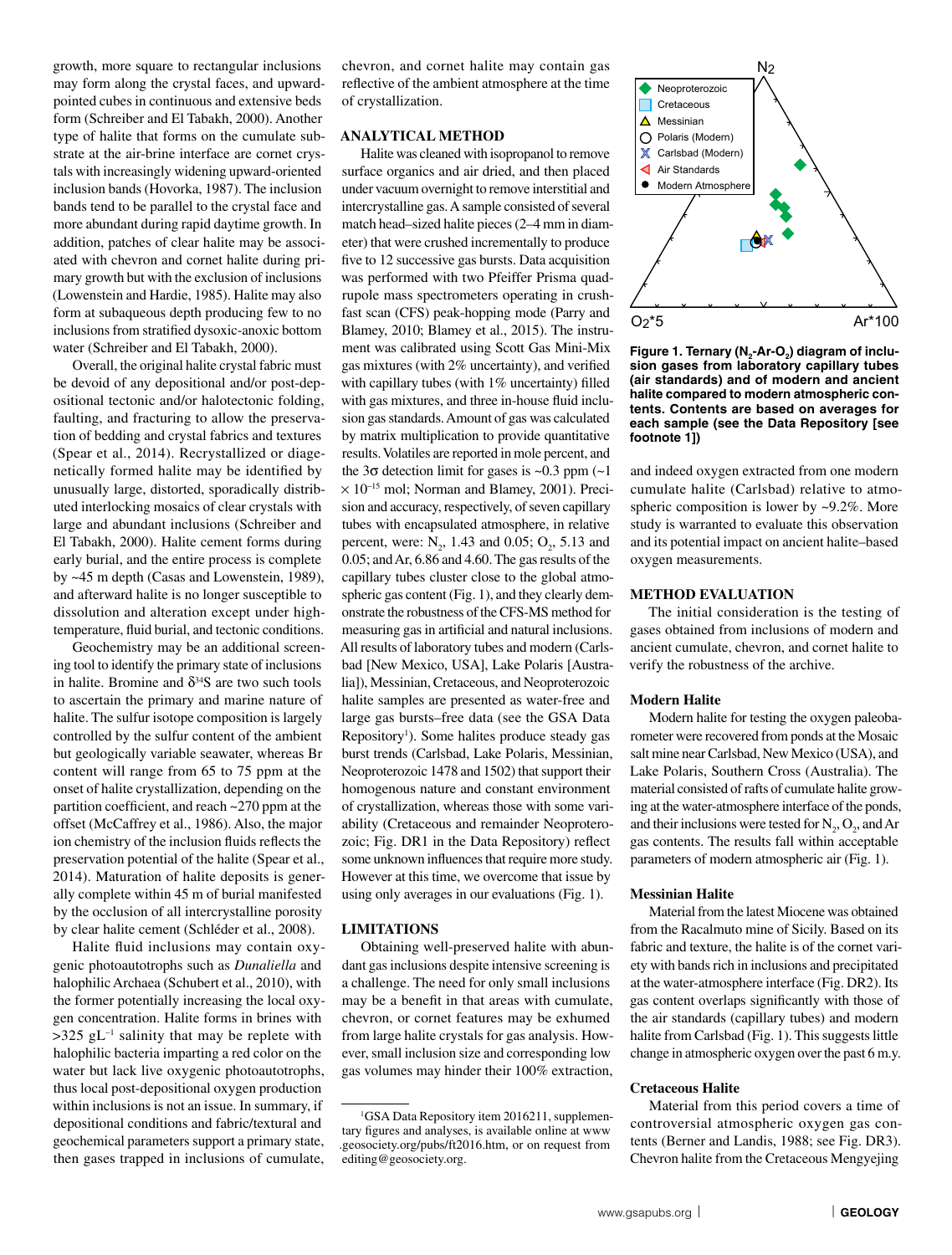Formation of Tibet gives average oxygen of 25.8%, which is higher than the modern level of 20.946% (Fig. 1), and supports the assertion of elevated  $pO_2$  during the mid-Cretaceous. It is highly unlikely that oxygen could have been injected into halite inclusions without evidence of morphochemical disruption, and we must conclude that Cretaceous atmospheric oxygen was most likely higher than present-day levels. The tests performed on the modern, Messinian, and Cretaceous halites support halite's robustness as an atmospheric oxygen archive.

## **NEOPROTEROZOIC HALITE AND ATMOSPHERE**

Our Neoproterozoic halite samples are from the Empress 1A and Lancer 1 drill cores from the Officer Basin, southwestern Australia (Fig. 2), a broad marine shelf tectonically stable since Neoproterozoic time (Figs. DR4 and DR5). The samples at the two localities are from the "B" interval of the Browne Formation (Fig. DR6) that is bracketed to 830–800 Ma based on chemostratigraphy and geochronology (Hill and Walter, 2000; Swanson-Hysell et al., 2015). In summary, the halite samples were screened for their preservation using petrography, chemistry, and stable isotope compositions (Lécuyer and O'Neil, 1994; Spear et al., 2014), and Table 1 summarizes the fabric and geochemical parameters.

The Neoproterozoic halite inclusion gases are all oxygen depleted relative to modern atmosphere (Fig. 1; Fig. DR1). Inclusion oxygen from sample 1478 (Empress core) is low at 1.64%, and based on depositional and geochemical features, the halite formed in the salt basin during rising water level and in dysoxic bottom water (Schreiber and El Tabakh, 2000). In contrast, the other halite samples from the Neoproterozoic Browne Formation are replete with bands rich in fluid/gas inclusions (Fig. 3). CFS-MS analysis of inclusions shows average oxygen contents ranging from 10.15% to 13.43% (Table 1). Thus, atmospheric oxygen during the



**Figure 2. Setting of Officer Basin in southwestern Australia showing locations of Lancer 1 and Empress 1A drill cores and sampling horizons in Browne Formation (modified from Spear et al., 2014).**



**Figure 3. Thin section view of halite sample 1502 from the Empress 1A core (Officer Basin, Australia). Undisturbed chevron bands with gas/fluid inclusions are clearly visible in photograph (modified from Spear et al., 2014). Upward crystal growth is in direction of chevron tip (upper left corner), and geochemical concentrations (e.g., Br) are in parts per million.**

in both atmospheric and oceanic oxygen (red band, Fig. 4), the second model offers up a more gradual and uncertain increase during the mid-Neoproterozoic (blue band, Fig. 4), and the third model espoused by Canfield (2005, his figure 6) expresses a greater degree of uncertainty during Neoproterozoic oxygenation (dashed line with question marks in Fig. 4). Our measured average atmospheric oxygen of 10.9% is well above levels of all major models (Fig. 4). The atmospheric oxygen contents and commensurate levels in seawater proposed by the models are too low to sustain the emergence of animal life (Knoll, 1992), and the increases in oxygen postulated for the late Cryogenian and mid-Ediacaran are too late to trigger the emergence of marine life (Sperling et al., 2015). Instead, our measured level of oxygen for the mid- to late Tonian (Neoproterozoic) atmosphere is more than sufficient to support the expansion of plant life and facilitate the emergence of marine animals. Furthermore, our atmospheric oxygen measurements infer that the NOE took place at least 200–100 m.y. prior to that suggested by most models based on proxies.

### **CONCLUSIONS**

We provide the first direct measurements of the oxygen content of the Neoproterozoic atmosphere. After extensive and careful screening of ancient halite crystals, our analysis of Neoproterozoic halite inclusions and their gases sealed during crystallization confirms that average oxygen levels ~815 m.y. ago were 10.9%. Our atmospheric oxygen measurements indicate an oxygenated environment in which complex life could have emerged and flourished in advance

#### TABLE 1. GEOCHEMISTRY OF HALITE (Br, δ<sup>34</sup>S) AND EXTRACTED FLUIDS (Na+, Ca<sup>2+</sup>, Mg<sup>2+</sup>, Cl-) AND OXYGEN GAS CONTENT OF NEOPROTEROZOIC BROWNE FORMATION HALITE, OFFICER BASIN, AUSTRALIA, AND MODELED GEOCHEMISTRY OF NEOPROTEROZOIC SEAWATER, MODERN SEAWATER, AND ATMOSPHERE

| Depth<br>(m)        | <b>Texture</b>             | Br<br>(ppm) | $\delta^{34}S$ (%o) | Na <sup>+</sup>            | $Ca2+$ | $Mg^{2+}$ | CI-  | pO, at 1 bar |
|---------------------|----------------------------|-------------|---------------------|----------------------------|--------|-----------|------|--------------|
|                     |                            |             |                     | (mMol/kg H <sub>2</sub> O) |        |           |      | (%)          |
| E1478*              | Chevron                    |             |                     | 592                        | 388    | 3550      | 8466 | 1.64         |
| E1479               | Chevron                    | 73          | 15.2                |                            |        |           |      | -            |
| E1482               | Chevron                    |             |                     | 290                        | 553    | 4283      | 9828 | 10.48        |
| E1484.5             | Chevron                    | 91          | 15.3                |                            |        |           |      |              |
| E1492               | Chevron                    | 93          | 15.4                | 555                        | 393    | 3440      | 8345 | 10.21        |
| E1496               | Chevron                    | 103         | 15.5                |                            |        |           |      |              |
| E1497               | Chevron                    |             |                     | 598                        | 423    | 3498      | 8473 | 10.15        |
| L1466.3             |                            |             |                     | 470                        | 508    | 3924      | 9348 | 10.23        |
| L1465.5             |                            | 107         | 15.1                |                            |        |           |      |              |
| E1502               | Chevron                    | 122         | 15.3                |                            |        |           |      |              |
| E1502.2             | Chevron                    |             |                     | 506                        | 323    | 3741      | 8651 | 13.43        |
| Neo-SW <sup>+</sup> |                            |             | 17.0 <sup>1</sup>   | 456                        | 11     | 48        | 565  | 10.90        |
| SW <sup>2</sup>     | 65 (75) - 270 <sup>3</sup> |             | 21.0                | 485                        | 11     | 55        | 565  | 20.95        |

\*E—Empress drill hole; L—Lancer drill hole.

Note: Halite texture, cf. Lowenstein and Hardie (1985). Neo-SW—Neoproterozoic seawater; SW—modern seawater; dash is No Data. References: 1—Canfield (2005); 2—Lowenstein et al. (2005); 3—Schreiber and El Tabakh (2000).

Br 122

†Geochemistry from Spear et al. (2014).

mid-Neoproterozoic was on average 10.9% or about half of the modern level of 20.95%.

#### **DISCUSSION**

Gas analysis in halite has evolved from methods requiring large samples with large inclusions of low resolution to methods using heat or cold extraction (CFS) and measuring by mass spectrometry requiring smaller samples with smaller inclusions of much higher resolution (Blamey, 2012).

Three models of atmosphere and ocean oxygenation place onset of the NOE somewhere between 500 (Sperling et al., 2015) and 800 Ma (Liu et al., 2015). The first model is essentially unidirectional with two major step increases